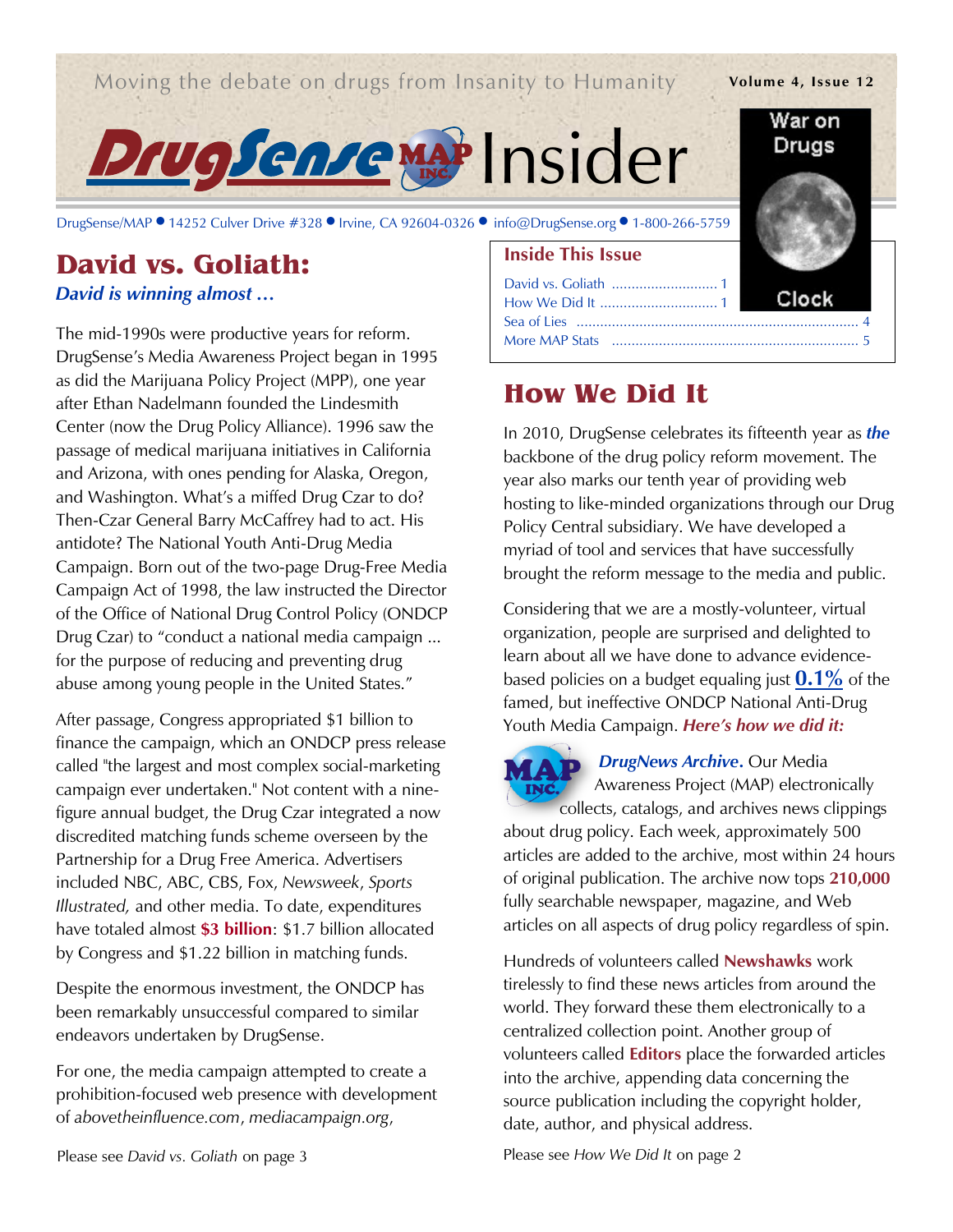### **Our Favorite Weblinks**

#### **Site Map**

An incredible list of hundreds of links including topics, organizations, regions, writers' resources, and more. <http://www.drugsense.org/sitemap.htm>

#### **Help by Topic**

Quick, easy-to-understand instructions concerning how to use DrugSense resources. <http://www.mapinc.org/help/>

#### **DrugNews Archive**

Over 210,000 newspaper, magazine, and web articles about drug policy regardless of spin. [http://www.drugnews.org](http://www.drugnews.org/)

#### **DrugNews Advance Search**

Find what you need in the DrugNews Archive with our PowerSearch tool that allows searching on any attribute. <http://www.mapinc.org/find>

#### **Newshawk**

Want to participate in reforming drug policies? Help us find and store articles in our DrugNews Archive. <http://www.mapinc.org/newshawk/>

#### **Bot**

Up-to-the-minute listing of worldwide drug policy articles complete with propaganda indicators. [http://drugnewsbot.org](http://drugnewsbot.org/)

#### **Drug Policy Central**

Subsidized, low cost web hosting services for drug policy reform organizations. <http://www.drugpolicycentral.com/>

#### *DrugSense Weekly*

Weekly e-newsletter synopsis of the most important drug policy developments in the DrugNews Archive. <http://www.drugsense.org/nl/>

#### **Focus Alerts**

Targeted media campaigns that encourage volunteer response to time critical articles. <http://www.mapinc.org/focus/>

#### **Media Contact on Demand** Online database of over 30,000 contacts in

the media, government and business. <http://mapinc.org/mcod/>

#### **Community Audits & Initiatives Project (CAIP)**

Locate the language, locale, and media coverage concerning 30 citizen- or student-led drug policy initiatives. <http://www.drugsense.org/caip>

#### **RSS Feeds**

A huge list of RSS newsfeeds. Chose from dozens of topics and geographic areas in a customizable format. <http://www.mapinc.org/js/>

The archive has become a powerful information resource, as well as the basis for numerous other projects including letter writing efforts and news feeds for scores of drug policy related groups. It has become a favorite research tool for journalists, students, academics, and activists.



*Bot.* Offering up-to-the-minute news on 375 separate drug policy topics, this unique spidering system gathers and makes available about 1,000 breaking, drug-

related news articles each day.

*Drug Policy Central.* DPC provides web hosting, e-mail discussion lists, newsfeeds,



and technical support to more than 130 like-minded organizations that also strive to reform drug policy.

**DrugSense Uleetly Each week, twenty articles** are selected from the hundreds submitted by NewsHawks to form one of the finest weekly drug policy e-newsletters. The *DrugSense Weekly* has been published for more than 625 consecutive weeks.

**FOCUS** Every other week, a time critical **ALERTS** article from a high profile publication is chosen as a Focus Alert, a targeted media campaign to which thousands of volunteers respond. Media outlets like the *New York Times* and *USA Today* regularly print Focus Alert letters. To date, DrugSense has generated over 420 Focus Alerts.

Media Contact On DEMAND! This online database of over 30,000 contacts in media, government, and business, which is updated every six hours, may represent one of the most extensive **free** contact resources available.

Community Audits and Initiatives Project | This unique resource contains the language, media plans, and useful links for more 30 citizen- or student-led initiatives that pertain to changing local drug policies.

All of these projects combine to form **online media activism**, the most one of the most effective means of simultaneously influencing the media, educating the public, and giving a voice to the reform of drug policy. Our demonstrated success has kept the ONDCP juggernaut at bay, while advancing sensible reforms.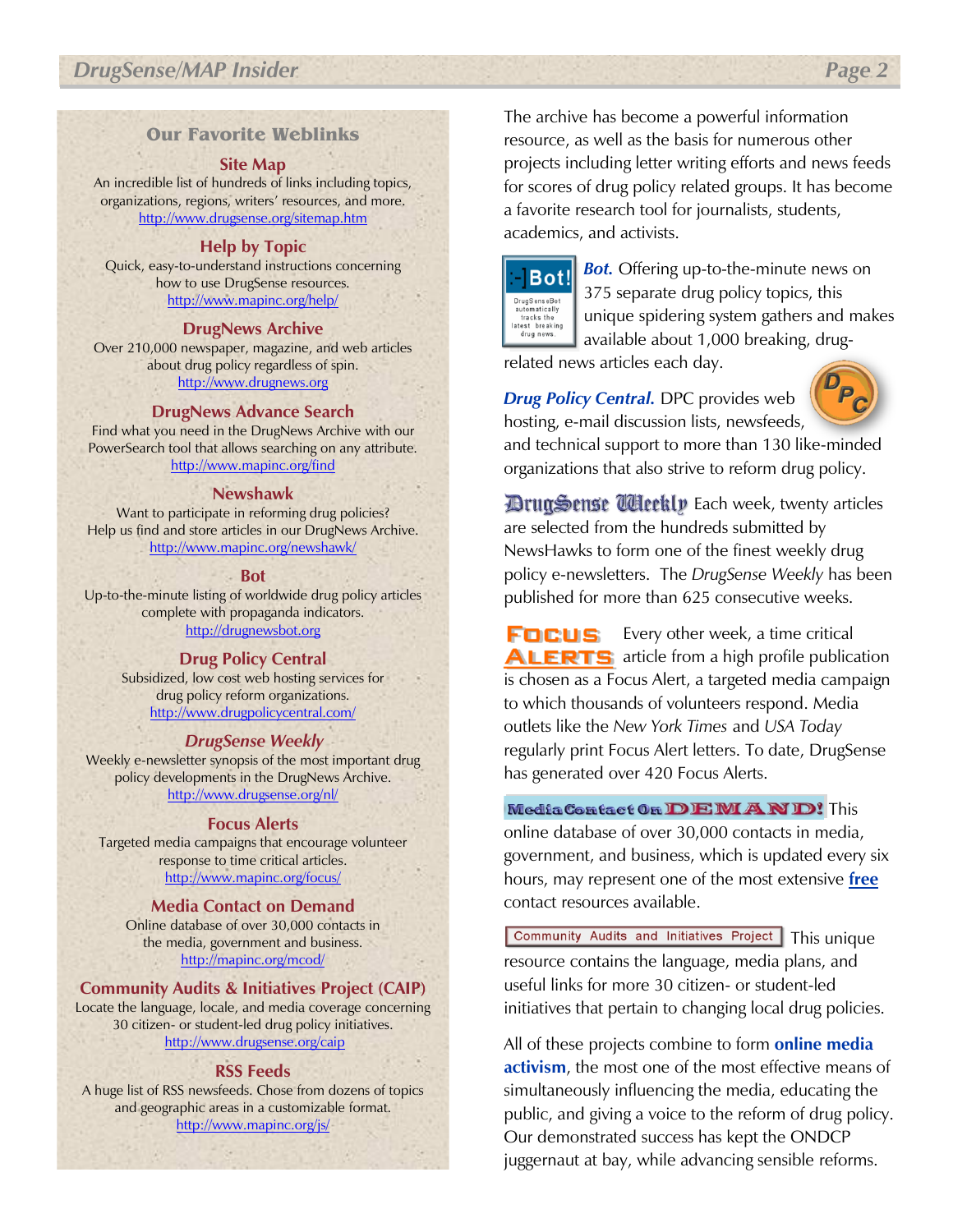*theantidrug.org*, and *freevibe.org*. These sites further promoted the campaign's infamous television ads such those associating drug use with terrorism.

A number of studies found those ads to be ineffective. In 2006, the General Accountability Office concluded that there is "no evidence that the campaign had a positive effect in relation to teen drug use, and shows some indications of a negative impact."

The websites have also proven to be popular flops. While *abovetheinfluence.com* accrues a reasonable Alexa.com presence, other sites like freevibe.com and mediacampaign.org have barely detectible web ranks.

In addition, the ONDCP funds the Drug-Free Communities program, a greatly expanded version of DrugSense's Drug Policy Central. It has an annual budget of \$90 million that provides grants up to \$125,000 for local drug free community projects.

**Follow Us On Facebook:** *Cause:* [apps.facebook.com/causes/1321/1133185](http://apps.facebook.com/causes/1321/1133185) *Group:* [facebook.com/group.php?gid=6459101163](http://www.facebook.com/group.php?gid=6459101163) **Stumbleupon** – Share content: [www.stumbleupon.com](http://www.stumbleupon.com/) **Digg** – Share content[: www.digg.com](http://www.digg.com/) **Reddit** – Share content[: www.reddit.com](http://www.reddit.com/) **MySpace** – Befriend: [www.myspace.com/drugsense](http://www.myspace.com/drugsense) **Twitter** – Short messaging: [www.twitter.com/drugsense](http://www.twitter.com/drugsense)

*David vs. Goliath* from page 1 With an annual budget of **just \$225,000**, David (DrugSense) has clearly met Goliath (the ONDCP). Amazingly, with recent advances for medical marijuana and demise of the Rockefeller Laws, David appears to be winning …. almost.

> Unfortunately, a drug war armistice has yet to be declared. Medical marijuana is still illegal in 37 states and a bloody drug trafficking war rages along the U.S. -Mexico border. The ONDCP's 2010 budget for *just* the Youth Anti-Drug Media Campaign, Drug-Free Communities, and National Alliance of Model State Drug Laws will total over \$160 million. Reform still faces a Goliath-size opposition.

That's why funding sensible drug policies through DrugSense is more important than ever. We support over 130 local organizations and operate some of the most popular non-profit drug policy websites. David really can defeat Goliath. We proved it. Reform needs the right tools to remain successful. It needs ….



**Get the Facts: Drug War Facts** The statistics referenced in this article can be found at *Drug War Facts***.** [http://www.drugwarfacts.org](http://www.drugwarfacts.org/) *Hosted*   $by$   $\mathcal{P}_c$ 

**Donate to DrugSense Securely Online** [http://www.DrugSense.org/donate](http://www.drugsense.org/donate)

## **Donate Today!**

Your tax-deductible donation supports all of these DrugSense services and more. **Help change drug policy now!** Please fill out the form below, make your check or money order payable to **DrugSense** and mail to:

#### DrugSense/MAP • 14252 Culver Drive #328 • Irvine, CA 92604-0326

| <b>Amount:</b>   | $$50\Box$ | $$100$ $$250$ $\Box$ |                                                            | Other: $\qquad \qquad$                                                                                                         |
|------------------|-----------|----------------------|------------------------------------------------------------|--------------------------------------------------------------------------------------------------------------------------------|
| Name:            |           |                      | <u> 1980 - Johann Stoff, amerikansk politiker (* 1900)</u> |                                                                                                                                |
|                  |           |                      |                                                            |                                                                                                                                |
|                  |           |                      |                                                            |                                                                                                                                |
|                  |           |                      | State:                                                     | Postal Code:                                                                                                                   |
| E-mail:          |           |                      | <b>Phone:</b>                                              |                                                                                                                                |
| <b>Comments:</b> |           |                      |                                                            |                                                                                                                                |
|                  |           |                      |                                                            | DrugSense is a $501(c)(3)$ educational non-profit organization. Your donation is tax deductible to the extent provided by law. |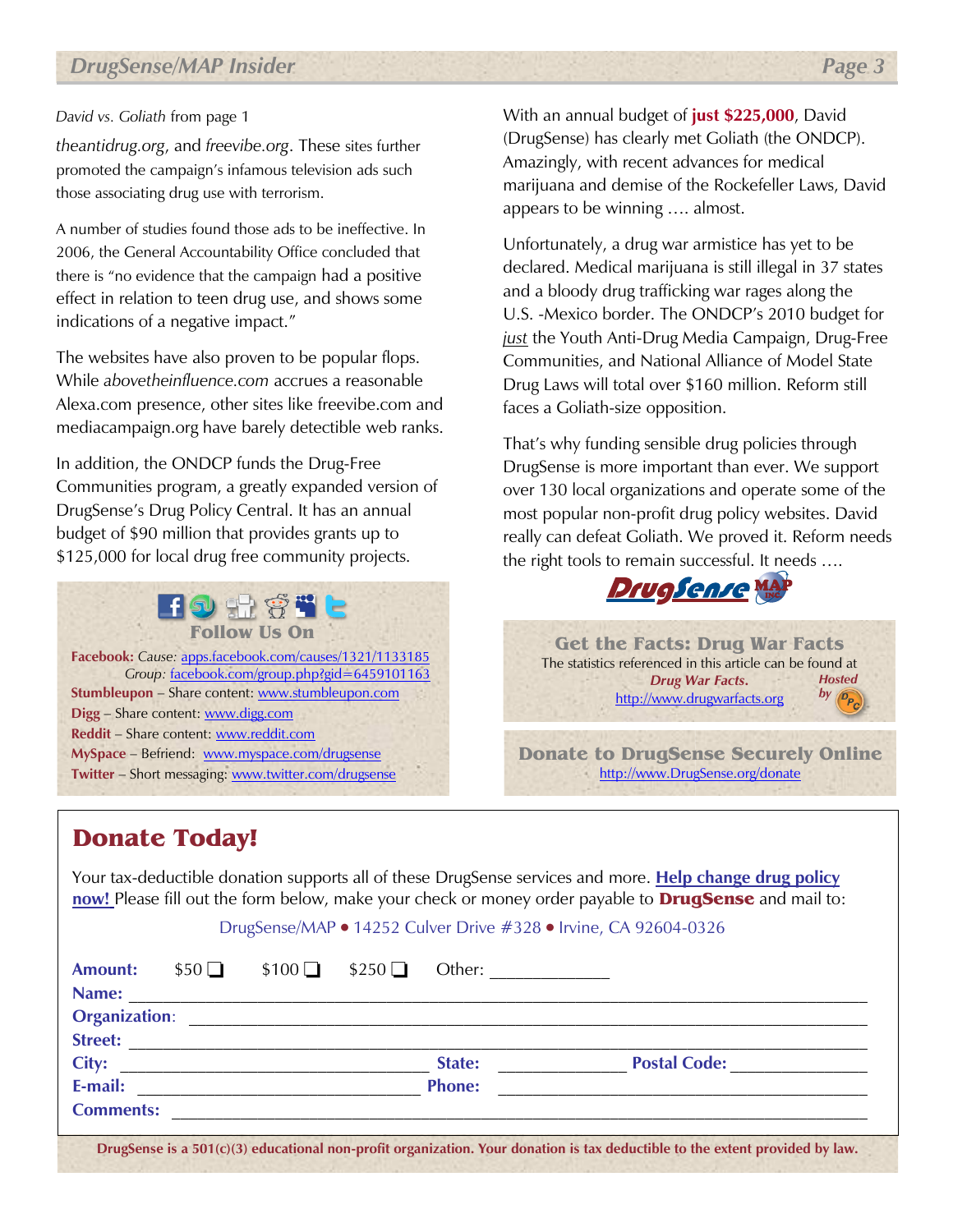"Simply put, the smoked form of marijuana is not considered modern medicine. On April 20th, 2006, the FDA issued an advisory concluding that no sound scientific studies have supported medical use of smoked marijuana for treatment in the United States, and no animal or human data support the safety or efficacy of smoked marijuana for general medical use." Source: "Medical Marijuana Fact Sheet," ONDCP [http://www.whitehousedrugpolicy.gov/DrugFact/pdf/MedicalMarijuanFactSheet.pdf](1)

. an early age, and failing to use "Regular marijuana use has been shown to be associated with other longterm problems, including poor academic performance, poor job performance and increased absences from work, cognitive deficits, and lung damage. Marijuana use is also associated with a number of risky sexual behaviors, including having multiple sex partners, initiating sex at condoms consistently." "Marijuana Myths and Facts," ONDCP, [http://www.ncjrs.gov/ondcppubs/public](1) [ations/pdf/marijuana\\_myths\\_facts.pdf](1)

"Today, drug gangs from Mexico dominate many aspects of the American drug trade. In the late 1980's, the cocaine mafias turned to longestablished drug traffickers along the 2,000-mile Southwest border to help smuggle cocaine across to America. For decades, small-time Mexico-based mafias had trafficked in marijuana and black tar heroin. In the 1980's, thanks to Colombia-based traffickers, they expanded into cocaine and became far more powerful. Paid at first in cash, by the late 1980's, the Mexico-based gangs were being paid in cocaine. And so, they began to carve out their own distribution systems. In the mid-1990s, traffickers from Mexico further expanded into methamphetamine, a market they quickly came to dominate. Starting on the West Coast, they have been rapidly expanding, saturating region after region with this highly addictive drug. Like other traffickers who preceded them, the traffickers from Mexico depend on high levels of violence and corruption." Source: DEA Museum [http://www.deamuseum.org/museum\\_idadea2.html](1)

"As awareness of *Above the Influence* grows, youth attitudes and perceptions about drug use and the importance of remaining drug free have strengthened as well. Results from [third-paraty tracking surveys](http://www.whitehousedrugpolicy.gov/mediacampaign/about.html#independent) show that as teen awareness of *Above the Influence* grows, their anti-drug beliefs also strengthen." Source: National Youth AntiDrug Media Campaign, ONDCP, [http://www.whitehousedrugpolicy.gov/mediacampaign/faqs.html#r2](1)

**In a sea of lies, the truth stands out.** These surrounding quotes represent what taxpayers have purchased with the bloated \$400+ million annual budget of the Office of National Drug Control Policy. With funding of less than 0.1% of that amount, DrugSense has successfully countered ONDCP lies with accurate, balanced, and reliable information. We help 130+ organizations do the same. Imagine the debate without DrugSense. Imagine it dominated by the expensive, false, and failed tactics of the ONDCP. Can you think of a better reason to donate right now? DrugSense needs your help. Don't let the ONDCP dominate or reform lose ground. Donate today! **<http://www.drugsense.org/donate>**

"Despite its reputation as the herb of peace and love— and despite claims that smoking pot is a victimless crime marijuana and violence go hand in hand. Marijuana trafficking is a big, violent business, whether the plants are grown on foreign soil or cultivated in basements, backyards, and farms in the United States." "Marijuana Myths and Facts," ONDCP, [http://www.ncjrs.gov/ondcppubs/publications/pdf/marijuana\\_myths\\_facts.pdf](1)

"Industrial hemp has been the focus of official interest in several States. However, hemp and marijuana are different varieties of Cannabis sativa, which is classified as a controlled substance in the United States. With Canada now allowing hemp production, questions have been raised about the demand for hemp products. U.S. markets for hemp fiber (specialty textiles, paper, and composites) and seed (in food or crushed for oil) are, and will likely remain, small, thin markets. Uncertainty about longrun demand for hemp products and the potential for oversupply discounts the prospects for hemp as an economically viable alternative crop for American farmers." Source: "[Industrial Hemp in the](http://www.ers.usda.gov/publications/ages001e/)  [United States: Status and Market Potential](http://www.ers.usda.gov/publications/ages001e/)" ONDCP, [http://www.ers.usda.gov/publications/ages001e/](1)

"The Institute of Medicine (IOM) has concluded that smoking marijuana is not recommended for any longterm medical use, and a subsequent IOM report declared that, "marijuana is not modern medicine." Source: What's Wrong with Permitting the Use of Smoked Marijuana?: "Medical Marijuana Fact Sheet," ONDCP, http://www.whitehousedrugpolicy.gov/DrugFact/ pdf/MedicalMarijuanFactSheet.pdf

"All National Youth Anti-Drug Media Campaign ads go through rigorous qualitative and quantitative testing to ensure messages will be effective when they reach their audiences." Source: "Frequently Asked Questions," National Youth Anti Drug Media Campaign, ONDCP, [http://www.whitehousedrugpolicy.gov/media campaign/](1) [faqs.html#ma3](1)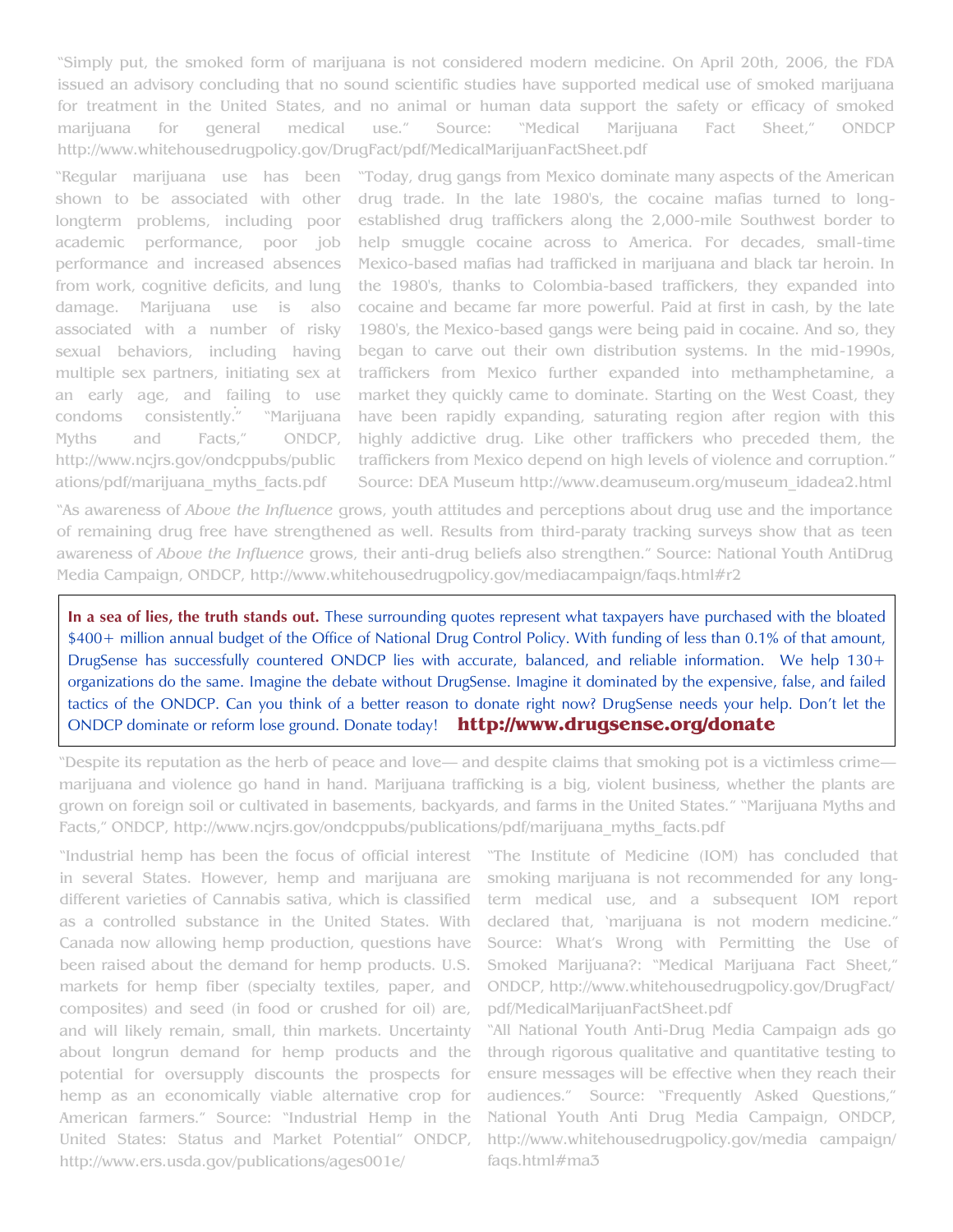#### **More MAP Stats – Reform Wins!**

| <b>External Alexa.com Website Statistics - Mid-October 2009</b>            |                                                                      |                                   |                               |                      |                               |                                                  | <b>Quick Facts</b>                          |                                                                        |
|----------------------------------------------------------------------------|----------------------------------------------------------------------|-----------------------------------|-------------------------------|----------------------|-------------------------------|--------------------------------------------------|---------------------------------------------|------------------------------------------------------------------------|
| <b>Organization</b>                                                        | (three month averages)<br><b>Website URL</b>                         | $\overline{\mathsf{US}}$<br>†Rank | <b>Global</b><br>Rank         | PV<br>/User          | <b>Linked</b><br><b>Sites</b> | <i><b>*Total</b></i><br><b>Users</b><br>$\sqrt{$ | <i><b>*Total</b></i><br>Min<br>$\sqrt{Day}$ | <b>Most Minutes Spent</b><br>on the Website per Day<br>(Total Min/Day) |
| Erowid<br>ProCon                                                           | erowid.org<br>medicalmarijuana.procon.org                            | 3,067<br>10,710                   | 9,719<br>47,555               | 5.47<br>8.7          | 3,624<br>228                  | 173.6<br>34.2                                    | 902.5<br>492.7                              | <b>MAP</b><br>Erowid<br>ProCon                                         |
| <b>MAP</b><br><b>NORML</b>                                                 | mapinc.org<br>norml.org                                              | 17,093<br>5,980                   | 68,123<br>27,760              | 10.3<br>2.45         | 1,128<br>1,878                | 22.9<br>81.3                                     | 354.4<br>284.5                              | <b>Most Total Users</b><br>Per Day                                     |
| <b>DRCnet</b><br><b>MPP</b>                                                | Above the Influence abovetheinfluence.com<br>stopthedrugwar.org      | 11,408<br>34,252<br>22,699        | 44,308<br>60,874<br>101,418   | 2.84<br>2.61<br>1.73 | 1,069<br>1,085<br>980         | 49.2<br>36.5<br>24.4                             | 162.5<br>91.4<br>63.4                       | (Total Users/Day)<br>Erowid<br>ProCon<br><b>MAP</b>                    |
| <b>PDFA</b><br>Drug Library<br>Drug Policy Alliance drugpolicy.org         | mpp.org<br>drugfree.org<br>druglibrary.org                           | 27,702<br>35,221<br>51,560        | 77,979<br>103,674<br>158,654  | 3.33<br>1.53<br>1.67 | 1,113<br>1,584<br>1,224       | 26.4<br>24.9<br>15.0                             | 63.3<br>37.3<br>34.5                        | <b>Most Webpages Viewed</b><br>Per User Per Day<br>$(PV/User)$ :       |
| <b>DrugSense</b><br><b>Cannabis News</b>                                   | drugsense.org<br>cannabisnews.com                                    | 68,311<br>48,956                  | 243,103<br>199,451            | 2.3<br>1.41          | 596<br>410                    | 8.5<br>12.5                                      | 31.5<br>22.5                                | <b>MAP</b><br>ProCon<br>Erowid                                         |
| <b>ONDCP</b><br><b>DPC</b><br>AntiDrug                                     | whitehousedrugpolicy.gov<br>drugpolicycentral.com<br>theantidrug.com | 67,536<br>64,664<br>120,863       | 232,632<br>229,758<br>315,590 | 1.88<br>1.38<br>1.8  | 1,983<br>281<br>997           | 9.5<br>10.7<br>6.8                               | 17.1<br>17.1<br>13.7                        | Highest U.S.<br>$Rank^{\dagger}$<br>(US Rank):                         |
| <sup>†</sup> The lower the number, the higher the rank among all websites. |                                                                      |                                   |                               |                      | <b>All DrugSense sites:</b>   | 54.6                                             | 425.5                                       | Erowid<br>ProCon<br><b>NORML</b>                                       |

\* In thousands (000)

These analyses of both internal and external web statistics confirm that DrugSense websites are among the most the most popular in the world. Our flagship sites (in blue above) will together garner more than

| <b>Internal Webalizer Usage Statistics</b> |  |
|--------------------------------------------|--|
| <b>YTD October 3-month moving averages</b> |  |

|                                                            | <b>Pages</b>                          | <b>Sites</b> | <b>Visits</b> |  |  |  |  |  |
|------------------------------------------------------------|---------------------------------------|--------------|---------------|--|--|--|--|--|
| <b>MAP</b> (DrugNews Archive, media activism resources)    |                                       |              |               |  |  |  |  |  |
| Oct. 2008                                                  | 19,583,201                            | 2,807,516    | 5,768,035     |  |  |  |  |  |
| Oct. 2009                                                  | 18,882,531                            | 3,291,566    | 3,807,613     |  |  |  |  |  |
|                                                            | $-3.6%$                               |              |               |  |  |  |  |  |
| <b>Percent Chg</b>                                         |                                       | $+17.2%$     | $-34.0%$      |  |  |  |  |  |
| DrugSense (Portal, DrugSense Weekly, collateral materials) |                                       |              |               |  |  |  |  |  |
| Oct. 2008                                                  | 5,156,136                             | 1,568,033    | 2,090,012     |  |  |  |  |  |
| Oct. 2009                                                  | 4,896,699                             | 1,522,096    | 1,508,296     |  |  |  |  |  |
| <b>Percent Chg</b>                                         | $-5.0\%$                              | $-2.9%$      | $-27.8%$      |  |  |  |  |  |
| <b>Drug Policy Central (Bot &amp; client sites)</b>        |                                       |              |               |  |  |  |  |  |
| Oct. 2008                                                  | 13,142,619                            | 1,091,438    | 3,749,883     |  |  |  |  |  |
|                                                            |                                       |              |               |  |  |  |  |  |
| Oct. 2009                                                  | 11,659,559                            | 984,902      | 1,500,612     |  |  |  |  |  |
| <b>Percent Chg</b>                                         | $-11.3%$                              | $-9.8%$      | $-60.0\%$     |  |  |  |  |  |
| All of the above sites                                     |                                       |              |               |  |  |  |  |  |
| Oct. 2008                                                  | 37,881,956                            | 5,466,987    | 11,607,930    |  |  |  |  |  |
| Oct. 2009                                                  | 35,438,790                            | 5,798,565    | 6,816,521     |  |  |  |  |  |
| <b>Percent Chg</b>                                         | $-6.4%$                               | $+6.1%$      | $-41.3%$      |  |  |  |  |  |
| Pages Per Site –YTD October                                |                                       |              |               |  |  |  |  |  |
|                                                            | <b>DPC</b><br>MAP<br><b>DrugSense</b> |              |               |  |  |  |  |  |

Oct. 2008 5.5 3.3 12.2 Oct. 2009 5.7 3.3 10.7 **seven million unique visitors** this year, the equivalent of a major city newspaper. This ranks us among the very top non-profit providers of drug policy information. Web surfers also tend to spend more time on our sites, which is crucial to the public's adoption of our reform message.

All prohibition sites: 66.2 194.1

But that's not all. For decades, government-sponsored anti-drug websites and media campaigns have outspent reform by 200 to 1. Despite this Goliath-size mismatch, drug policy reform dominates the web. As reform's information hub and host to the websites of over 130 like-minded organizations, DrugSense has been absolutely key to this success, which is now translating into tangible social change.